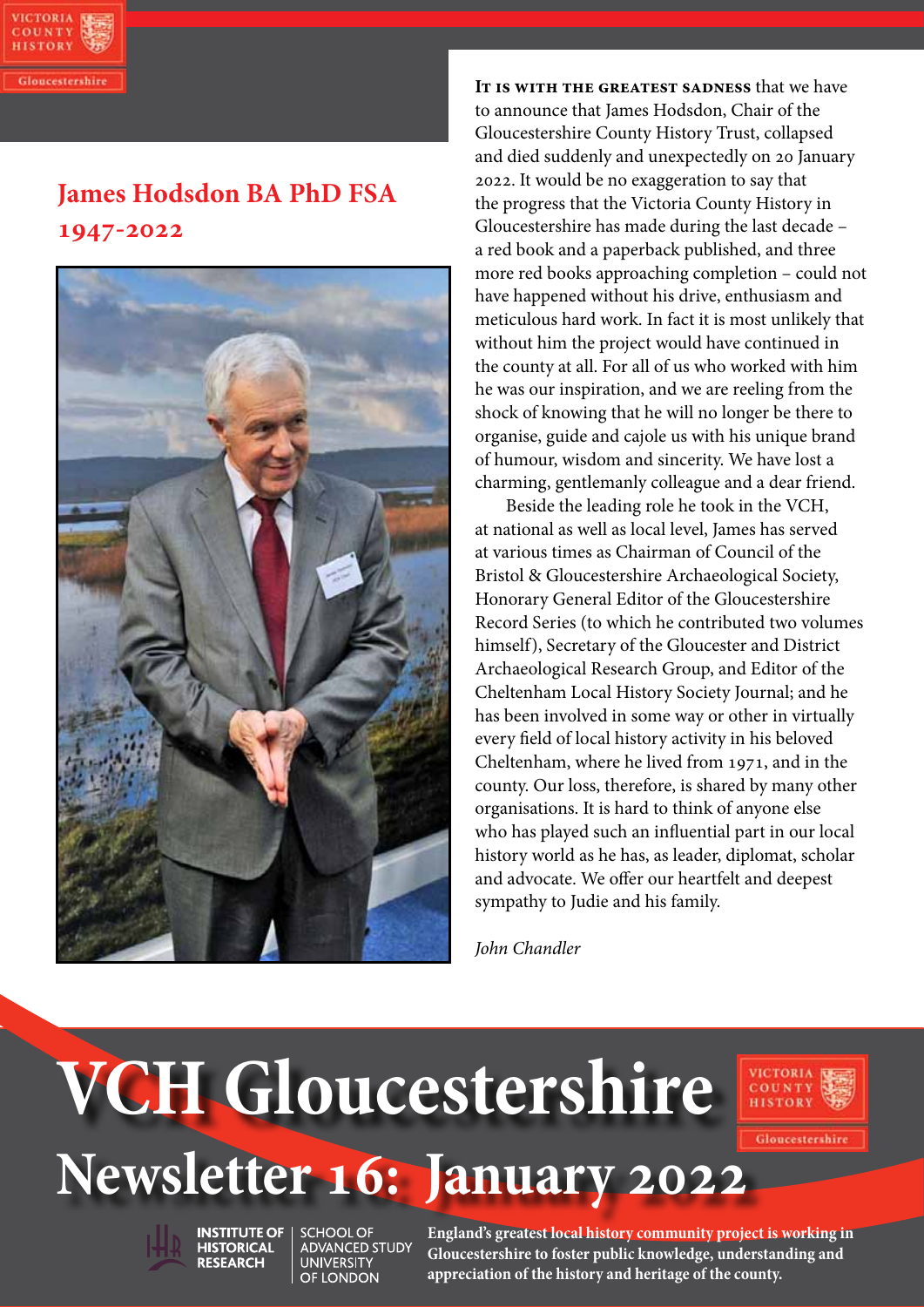### **Welcome from the Editor**

Welcome to our delayed January 2022 newsletter, bringing you up to date with the work of the Trust. It opens with a tribute by John Chandler, our consultant editor, to James Hodsdon our chairman who died so suddenly and tragically a few days ago. No words are sufficient to express our sorrow and the debt we owe to James for his leadership of the Trust since its inception in 2010. This is so evident from his contributions he had already submitted before his passing.

The newsletter continues to provide evidence that the Trust is prospering from the support of so many individuals and organisations across the county. The drafts our contracted historians and volunteers continue to produce are on our website for comments; summaries of their work appear below. Please read carefully at the end of the newsletter the plea for more trustees. If you would like to find out more, please contact Nick Kingsley.

• the completion of West Littleton (capped by a Zoom talk to the Marshfield and District Local History Society in December) for Vol 14



My thanks go to all those who have contributed to the creation and distribution of the newsletter. Special thanks go to John Chandler for the excellent production. We hope you enjoy reading it and, as usual, if you have any comments or further ideas, please let me knowdhaldred@btinternet.com.

- the near completion of Swindon Village, and the start of work on Leckhampton, for Vol 15
- a memorable fundraiser, and the completion or near completion of Baunton and Daglingworth, for Vol 16

*David Aldred*

# **Report from the Trust**

The year just passed has been a very challenging and frustrating one for the Trust and our researchers. Even when more and more resources can be accessed remotely, many of the key documents that underpin serious history still have to be consulted in archives. When archive access is constrained, for staffing or other reasons, and when working from home, progress is slowed and it's often hard to get tasks properly finished off. So hats off to all who have managed, one way or another, to get through the year's challenges.

So despite all that, what *did* we achieve in 2021? Looking across our three project areas, I would single out

Over the year, we also made a number of new contacts who we hope will help open doors for us in the future. Speaking of the future, I return to a familiar theme: the need to refresh ourselves as a Trust. We started in 2010, and quite a few of your trustees have been in office ever since. A degree of continuity is of course no bad thing in itself, but we do *urgently* need new energy and ideas as well, so expressions of interest would be very gratefully received! See more on this at the end of the

newsletter.<br>James Hodsdar

*James Hodsdon*

# *And a good time was had by all*  **Cirencester fundraiser meets target**

A drinks reception at Cirencester Park to raise funds towards the completion of Volume 16 – the Red Book covering Cirencester and district – went ahead successfully on 23 September. First mooted in the uncertain days of early 2021, in the hope that 'things would surely be better' by late summer, our timing was very fortunate indeed, given the further evolution of the pandemic since then.

The venue, and the balmy evening, could surely not have been bettered, and we are hugely grateful to the Earl and Countess Bathurst for hosting us at the Mansion and for their continued encouragement of the VCH's work. It was a real pleasure to meet

old friends and new supporters in such special surroundings. For the organising team, it was all the more enjoyable, knowing that generous pledges made beforehand had already put us well on the way to meeting our ambitious £40,000 target. Further donations on the night and afterwards meant that, including Gift Aid, we did actually achieve that sum – massively better than we could have dreamed of earlier in the year. We are particularly indebted to a select band of extra-generous individuals, who each had particular local reasons for wanting to support the cause. Our thanks to you, and indeed to everyone who helped.

For many who attended, the best bit was simply being able to socialise once again, over suitable refreshments, but for those who also thirsted for Knowledge, Rose Wallis and John Chandler gave short overviews of the project and what has been achieved to date on Volume 16. (For John, this was slightly déjà vu – earlier in the week he had spoken in similar vein to the Cirencester Civic Society.)

The immediate effect of these new funds is

### *Cirencester park in c.1712*



*Rose Wallis speaking at Cirencester*

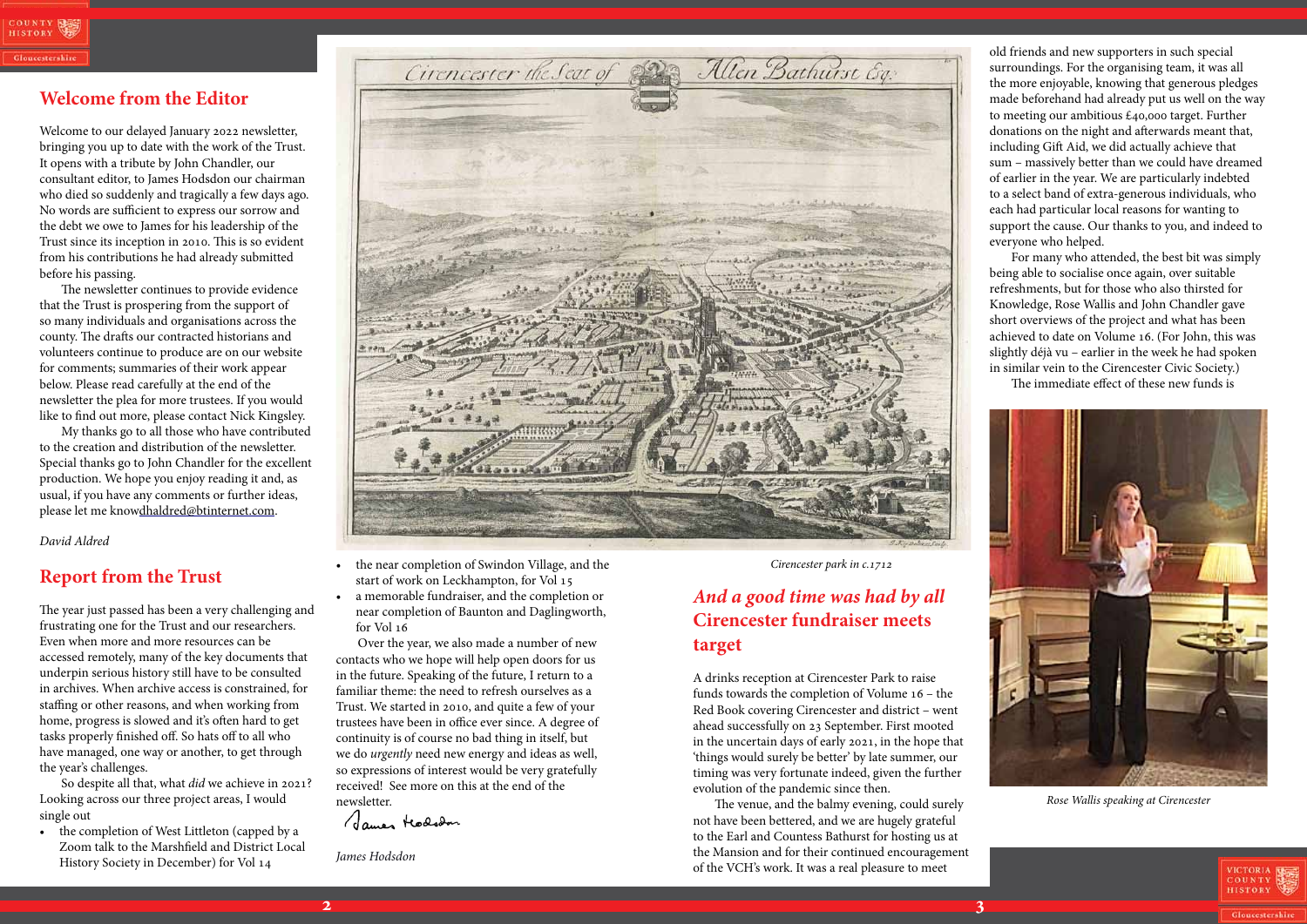Gloucestershir

# **V***olume 15: Cheltenham and surrounding parishes*

SS Philip and James, Leckhampton: A Church for the Poor and a Church for the Rich

Leckhampton in the early nineteenth century was changing fast, not least by its rapid population growth. By the mid-1830s, the rector of the parish church of St Peter's, Rev. Charles Brandon Trye (whose family had owned the manor of Leckhampton for generations), estimated the parish population was over 2,000, only one-fifth of which could be accommodated in the parish church. The solution seemed obvious. In 1837, a new church was planned in the Bath Road area of Leckhampton, a predominately working-class neighbourhood 'chiefly consisting of mechanics and labourers.' Later the fundraising made explicit the intention to provide 'a Church for the Poor.'

Fundraising initially went well but work on the new church soon outstripped income, necessitating repeated appeals by Rev. Trye. After stoppages due to the lack of funds and the necessity of selling pews to further raise resources, the new church of St Philip, later SS Philip and James, was finally consecrated in 1840. It was not placed in the control of the Diocese (who had initially agreed to cover some of the cost) but rather subscribers who had contributed over £50 each. One of those subscribers, Rev. Trye, also benefited from the majority of the income raised by the rental of church pews. Trye similarly had the choice of minister. The high church publication, *British Critic and Quarterly Theological Review*, remarked that the new church had 'fallen into the hands of some of those gentry, who will not give into the church unless they receive in return their *quid pro quo* of ecclesiastical power.' It had thus become 'some sort of proprietary chapel.' [A church funded by subscribers, who kept private pews, but designated others as 'free sittings' for the local population-*Ed*]

Due to the fundraising difficulties, only the south and east fronts were completed to the original architect's plans. The plain Gothic-style structure accommodated 850 congregants on two floors, of which 370 'free sittings' were provided for the poor. A correspondent to the *Cheltenham Chronicle*



that we can afford to engage someone to begin the editorial review of the draft Volume 16 sections completed to date, detecting and filling gaps, planning the necessary maps and illustrative material, and so forth. We're very pleased to report that Dr Francis Boorman is re-joining us on a parttime basis, with effect from this January. Francis will be familiar to many of you as the main researcher of the post-medieval sections of Cirencester and Stratton, before taking on other historical work nearer to his home in London.

People have since asked whether we'll be mounting similar fundraising events in the future, perhaps for the South Glos work or for Cheltenham. If the circumstances look favourable (an appropriate venue, people prepared to get the funding ball rolling, suitable incentives, etc.) we should certainly consider it. At the same time, the time and effort it takes to put on a show like this can't be underestimated. Volunteers please step forward...

*James Hodsdon*

### **Francis re-introduces himself**



I am very pleased to be returning to work on the fascinating history of Cirencester and the surrounding parishes. It is a great privilege to be able to round off my own research and collaborate again with the brilliant team assembled by the Gloucestershire VCH, to help shepherd an iconic 'Big Red Book' into print.

### **Updates from the Volumes**

### *Volume 14: South Gloucestershire*

### Engaging with West Littleton

Work began in 2020, at the instigation of local residents who donated much of the cost, on the small South Gloucestershire parish of West Littleton. Simon Draper of VCH Oxfordshire was contracted to research landownership and religious history, and I undertook the other sections, but relying heavily on Simon's note-taking of sources. We were hampered of course by lockdown, but Simon completed his work last summer, and I followed on, finishing in November – or so we thought! We had agreed to give a presentation shortly before Christmas to the Marshfield and District Local History Society (just down the road from West Littleton), and this became virtual rather than actual, with between 80 and 90 attendees. Everyone seemed very interested and we were all very pleased with the local reaction.

Then, and this was the best bit, we started to get emails about specific aspects of the parish history (another arrived today, as I write) – we had appealed for more information, and this was certainly what we were getting. Relatives of former residents rummaged through family papers and found useful dates and snippets. And then a whole cache of documents came to light, kept in a trunk in a local farmhouse, which included the PCC minute

book, a handwritten personal history, information on charities and, to quote the finder, 'many more interesting bits and pieces'. When the interested local residents have finished devouring all this I am to be allowed to borrow the material, and a chance for another scratch beneath the surface of this small community's local history.

Suitably encouraged, we are now making overtures to the neighbouring parishes of Tormarton and Acton Turville – whose histories are closely linked to West Littleton – to see whether they will help to support our work in the same way. Both parishes are to be included in our Volume 14. We are very grateful to everyone involved, and especially to the Marshfield and District Local History Society – all the more so since (to everyone's regret) Marshfield won't be included in the volume.

*John Chandler*

### Dyrham – a new chapter begins



We had the pleasure last October of meeting Dr Neil Stacy, an independent scholar who has long resided as the National Trust's tenant 'over the shop' at Dyrham Park. The parish of Dyrham is to be a component of our Volume 14, and we learned that Neil has in fact already done a considerable amount of solid research on the parish. Part of his research formed the basis of an article in the BGAS *Transactions* (vol 113, 1995). Neil is now considering converting more of his material into a VCH format for us, which would give us a welcome head start on this parish, besides potentially adding broader context for the National Trust's understanding of their own estate's history. He has already passed to us his work on a charity school in the parish.

*Nick Kingsley and James Hodsdon* 



*Interesting ephemera from West Littleton*

*Dyrham, © Rick Crowley (cc-by-sa/2.0)*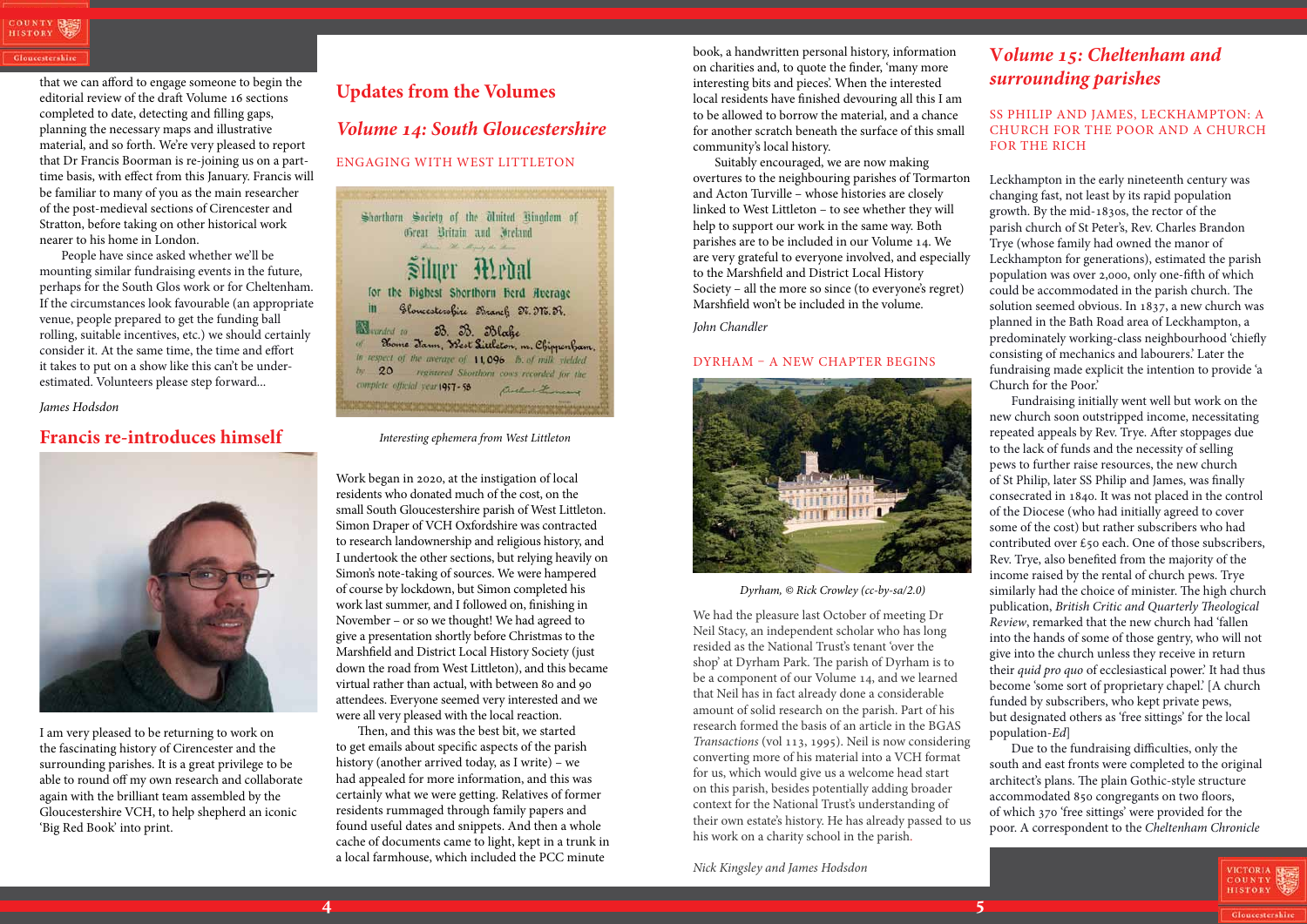observed, 'It is obvious from what has already been done, that had not the scantiness of funds rendered it necessary to curtail the expenditure, this church would have been more handsome than it is at present; but as it has been erected principally for the benefit of the poor of the neighbourhood, whose comfort has been more than usually studied in this instance, we do not much regret that the original design has not been more carried out.'

The 'neat inornate edifice' of SS Philip and James, while being 'well suited to the poor' of the sparsely populated area it inhabited in the 1840s, was by the 1870s described as 'wholly inadequate for the improved and wealthy neighbourhood which had since sprung up around it.' As the bishop politely put it, the original structure 'for many reasons was unsuited for this large and growing congregation'. The solution seemed evident to the incumbent, Rev. William Hutchinson, that the construction of a new church was needed. Perhaps it was unsurprising

### The Rectory and Glebe Land of LECKHAMPTON - EARLY 18TH CENTURY

as SS Philip and James had already asserted its independence from St Peter's. The district had been created an ecclesiastical parish in 1869, a process which had necessitated buying pews from Rev Trye (ironically Trye was the largest contributor to these funds). It was now likely time to break with the past fully.

While publicly, inadequate space largely justified the construction of a new edifice, the old structure could have been extended, an idea raised by a churchwarden but quickly discounted by Hutchinson. The process of fundraising and building the new church was swiftly expedited, 'so short a time' remarked the bishop 'that it is the subject of a marvel.' Thus in 1882, the forty-year-old Gothic-style edifice of SS Philip and James which accommodated 850 was replaced by a new Gothicstyle structure, albeit in a Decorated style, that housed 860 on the same site. The new church cost approximately double that of its predecessor and was, unlike the previous 'church for the poor', lauded for its architectural merits.

A single tri-folded sheet of paper gives some insight into the Rectory site and glebe land of Leckhampton. The information is arranged in two columns. The right-hand column is headed *'Copy of A True Terrier … of all the Glebe-lands, & other things belonging to the Rectory of Leckhampton … taken the 26 day of Feb: 1679 by the Church-Wardens and Sidesmen there'.* The left-hand column is headed *'Names of the Present Owners or Occupiers w[i]th Amendments 1735'.* A further date '1704/5' rather confuses the exact dating. A reasonable assumption would be that the paper in the Gloucestershire Archives (D303/E12, bundle 2) was written in 1735, that amendments to the original terrier of 1679 were added in early 1705. The original, it states, was in the hands of Mr Norwood.

The page gives some remarkable details. Referred to as The Parsonage, the main building consisted of four-bays, orientated east-west, and by implication when compared to another building, was of at least two floors, probably with additional rooms for accommodation and storage in the roof space. To its rear, and parallel, was another four-bay building, known as the Bakehouse or Backhouse, which contained a barn, stable, outhouse and cowshed. At right angles was a 'low', presumably single storey, building of seven bays, its purpose is not given, nor is its position in relation to the other buildings certain.. Other unnamed outbuildings, possibly lying to the west, may have completed the parsonage area, leaving a central yard. It is believed that at this time entrance to the Rectory lay to the west.

Surrounding the buildings were a garden and little orchard, with to the south, a *'little Pasture almost an Acre … called the Pigeon House Close, in which also stands a small low Pigeon-house.'* The document implies that the Rectory was surrounded on three sides by *'the common-way'.* As it is known that the later 19th-century Rectory was built on approximately the same footprint, these 'ways' can be identified as Church Lane/Road and Kidnappers Lane. Other markers are identified as 'the House and Garden of Mr Oliver Partrige (*sic*)' to the west and a 'crooked ash-tree'. The position of many of the mounds (boundary markers) is included, as are the names of those responsible for their maintenance.

Glebe land, around 20 parcels, or pieces, are named: Upper and Lower Harpe, about seven acres; a pasture or 'mowing ground' on Ash Hill about two acres; the Home-mead, about one acre; in the common field, written as Burly- or Burleigh-field, strips of land, called variously butts, lands, gores or picks, and headlands amounting to five and a quarter acres; also four arable lands, Harvest-bridge Acre in Upper Stanley Field; four lands in Longleyfield; in Clay-piece two butts. Other butts/lands were in Gill-Rodge, Dock-mead-end, Walkonsteed, a green sward on The Moors, lands in Collum-field, Briz Furlong, Parson's Lownes, Parsonage Piece with small strips in the Mortar Pits, the town-mead and Middle Stanley Field. Some parcels are noted as pasture or arable, with a few such as Burleighfield, giving an indication of the crops. One other boundary is noted as the 'water-current'. Further research may identify this as the Hatherley Brook.

No total acreage is given, though, if none had been sold, in 1821 it was 174 acres 2 roods 8 perches. (Approximately 73 hectares-*Ed*) This later terrier repeats some names such Pigeon House Piece, the three Stanleys and Walkonsteed. The most





*St Philip's church in 1845*

*(Courtesy of Gloucestershire Archives)*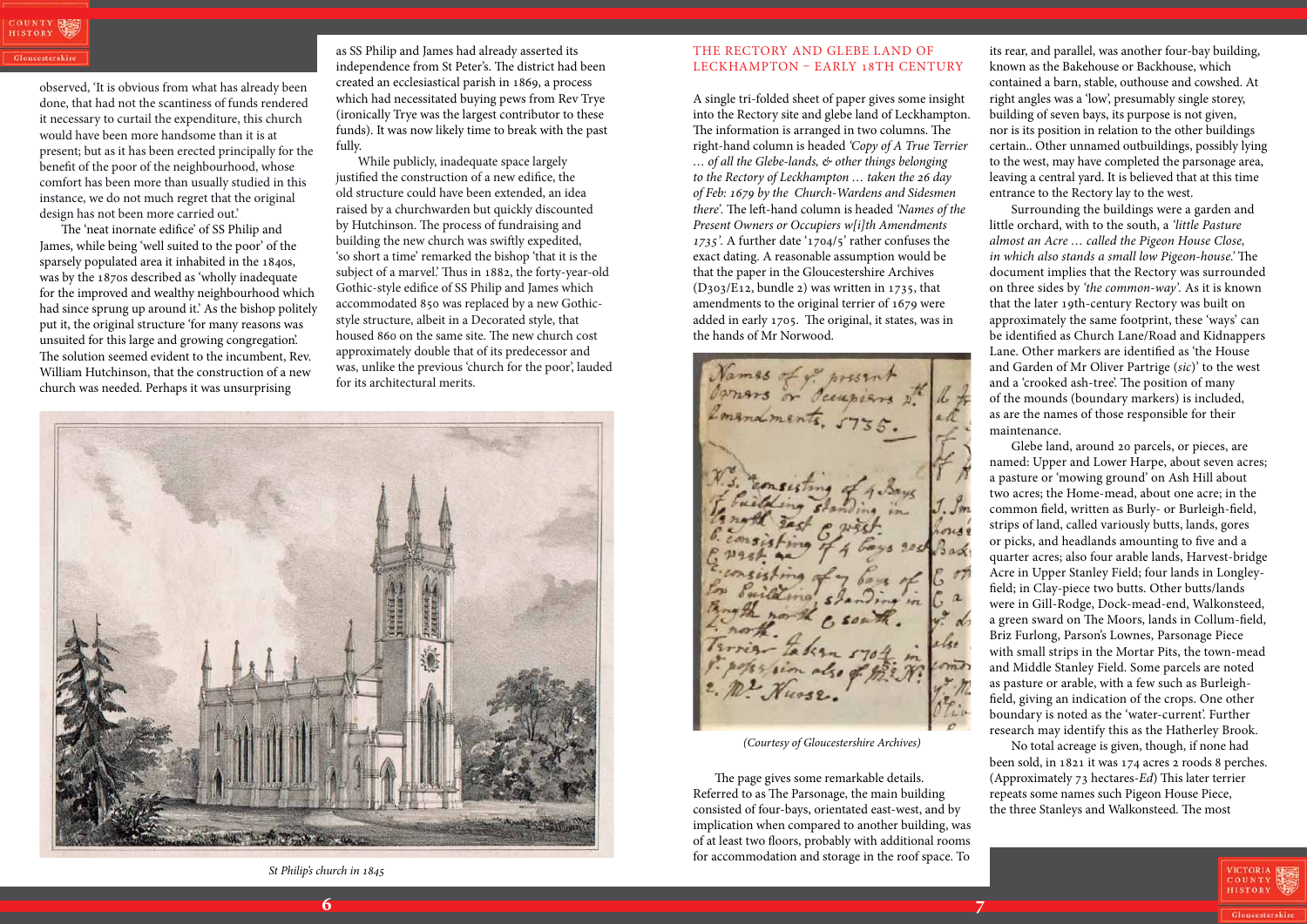### Duntisbourne Abbots

The start of a new year is a good time to look back upon the work of the previous one. Since turning my attention to the Duntisbournes early last year, a new round of lockdowns, limited access to archives, and occasional periods of isolation have all intervened, but progress has nevertheless been made. When the finishing touches are finally made to the draft economic history I am currently working on, we will have finished the complete history of Duntisbourne Abbots, having made a start on its neighbour Duntisbourne Rouse.

Duntisbourne Abbots nestles in a narrow valley carved from the rolling landscape north of Cirencester by the stream which rises in the parish and flows south to meet the Churn. As well as the main village of the same name the ancient parish also comprised of a second settlement, Duntisbourne Leer, separated by perhaps half a kilometre but which once formed distinct manors and tithings, divided between two different hundreds. Beyond these two nucleated settlements lie a handful of isolated farmsteads, of which Nutbeam farm in Duntisbourne Leer is of great antiquity whilst others are much more modern in origin. Near the western boundary of the parish, overlooking the river Frome, stands Duntisbourne House, originally constructed for the lords of the manor in the 18th century when they took up semi-permanent residence in the parish, and subsequently much altered over the centuries. The

other noteworthy feature of the parish, like many parishes in the vicinity of Cirencester, is the ancient Roman road which crossed its fields en route to Gloucester.

The origins of the parish are difficult to discern, but it seems probable that the Duntisbournes once belonged with much of the neighbouring landscape to a huge *parochia* centred upon a minster church at Cirencester, before subsequently breaking away to become a distinct *parochia* itself, perhaps focused on the pre-Conquest church at Duntisbourne Rouse. This large estate had been broken into a number of smaller parts by the time of the Domesday Book, including three which later would become the parish of Duntisbourne Abbots. The suffixes of the two settlements, Abbots and Leer, provide clues to the ownership of the two manors, both of which belonged to monastic institutions. The larger of the two belonged to the abbey of St Peter's in Gloucester, now the cathedral, which was also the patron and possibly the founder of the parish church. The smaller settlement belonged to the Benedictine abbey of Our Lady in Lyre, Normandy. A third small Domesday estate, Nutbeam farm, was granted in the 12th century to the abbey of St Mary's in Cirencester, placing all of the parish in monastic hands until the Dissolution in the 16th century.

The parish was never large, peaking at a population of 371 in 1851, perhaps only double its population in 1086. The first detailed glimpse we have of one of its residents is provided by the early-16th century will of John Jones. Jones was the tenant



frequently recorded owners are Mr Norwood, Mr Nurse and Mrs Terrett, in that order, with numerous tenants, the most prominent being Cherringtons and Ballingers.

I would suggest that compared to the parishes of Cheltenham, Swindon and probably Charlton Kings, the details this document gives concerning the early Rectory buildings and their layout are remarkable. This article is based on a single document, but already other very pertinent information is becoming available which will add significantly to the history of the site. So watch out for a more detailed, comparative article in the future.

*Sally Self, with additional information from Eric Miller and Oliver Pointer*

# *Volume 16: Cirencester and surrounding parishes*

### A 14TH-CENTURY ROAD ACCIDENT

When focussing on the research for a particular parish, it can be easy to lose sight of the wider narrative. The boundaries of the parish become the extent of the study: tunnel vision can set in and banish peripheral vision to the sidelines where it (seemingly) belongs. But sources related to a parish's history can draw the our attention to the bigger

picture, causing us to 'zoom out' and concentrate on the more complex context. The VCH approach demands a narrow focus on individual parishes, but by locating those parishes within their hundred it also provides geographical breadth within a given 'Red Book' and even more so through the project at large.

Take Coates as an example. The medieval account of this parish will make little reference to life outside the parish boundaries. But Coates was not a kingdom unto itself; rather, as we are reminded in the following extract, it was very much part of the kingdom of England and its inhabitants subject to the rule of the king of England. More pressingly, day by day, those inhabitants also felt pressure from the claims of the abbot of Cirencester, as can be read in the following extract from The National Archives.

### 12 May 1381

To the sheriff of Gloucestre. Order, upon petition of Reynold Cartere of Gloucester, by the promise of John Gybbes of Oxford and William Blyssed of Tettesworth to deliver to him a wain (farm cart) and eight horses and a tun of wine, giving notice to abbot Cirencestre to be before the king on the morrow of Ascension day, when the king will cause him to come before him the office of the coroners of Gloucestershire upon view of the body of William Herdewyke, to shew cause wherefore the same ought not to pertain to the king; as the said petition shews that for the service of the people for their carriages and to gain his livelihood the said Reynold delivered the wain and horses on the request of the said William his servant, that on the way being laded with the wine at Cotes in the hundred of Crouthorne within the abbot's liberty (land over which he had legal control) the said William fell by accident under one of the wheels and was crushed to death, and that the abbot seized the wain, horses and wine as forfeit, shewing that if any of them were the cause of the said William's death they ought to pertain as a deodand (forfeit) to the king and to none other; and the said John and William Blyssed, appearing in person in court, have promised under a pain of £20 that the petitioner shall answer for the price or value thereof if they shall be adjudged to be forfeit to the king.

*Calendar of the Close Rolls, 1377-1381*, p. 455.

It is therefore fitting that the medieval history of the parish of Coates will sit within the volume centred on Cirencester.

*Beth Hartland*



*St Peter's church Leckhampton in 1860. (Courtesy of Eric Miller)*



*Duntisbourne Abbots church of St Peter (CC BY-SA 2.0)*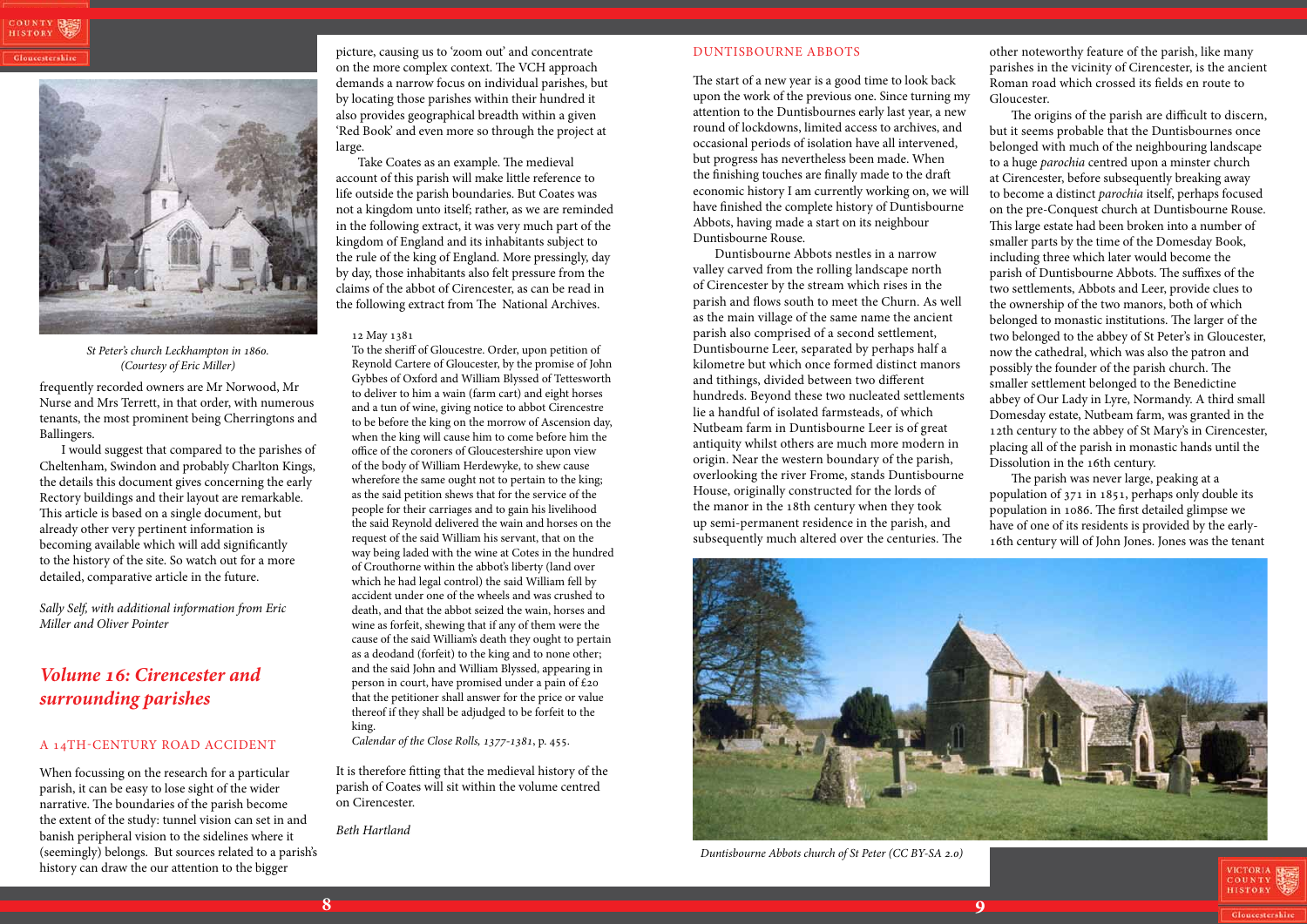of Cirencester abbey in Duntisbourne Leer, and his closeness to his landlords is demonstrated by his bequests, including generous sums to each member of the abbey chapter, dressed stone for the tombs of the late abbot and prior, and new vestments for one of the chaplains. Amongst his acquaintances could be counted Thomas Ruthall, the Cirencester-born bishop of Durham. Besides these generous gifts, his other bequests included 500 sheep, £40 in money, and numerous books of law. This level of wealth was remarkable even a century later, however. During the early 17th century several parishioners described themselves as yeomen, wealthier farmers, when drawing up their wills, yet the possessions described in their wills do not hint at a great level of finery. Wooden furniture predominated, including cupboards, coffers, tables, benches and joined stools, with one example of wainscoting also included. Only the lord of Duntisbourne Abbots, James Dolle (d. 1600), could demonstrate any obvious material wealth amongst his possessions, which included silver cups and cutlery, jewellery, fine bedding, and foreign gold coins. The yeoman Richard Jefferies, whose will was proved in 1636, left a great Bible and a turquoise ring among his bequests.

During the 18th century the two manors were united by Sir Mark Stuart Pleydell, from whom they passed to his grandson Jacob Pleydell-Bouverie, 2nd earl of Radnor, and the manors were purchased early in the 19th century by Dr Matthew Baillie, a morbid anatomist and physician to George III. His son, William Hunter Baillie, succeeded his father in 1823 and would go on to hold the manor for the next 71 years, dying in

1894 aged 97. So long-lived was Baillie, he was survived by his son, also William Hunter Baillie, by only a few months, and the estate passed to his unmarried sister, Helen. The 1890s also brings us into contact with another notable parishioner, albeit only briefly, the self-styled 'Radical Parson', George Napier Whittingham, whose account of the parish presented a disparaging picture of the state of Duntisbourne Abbots at the end of the 19th century. An active Liberal campaigner in a Tory landscape, a supporter of the Disestablishment of the Church, and champion of the working man, he found himself frequently engaged in controversy with his conservative neighbours, often reported in the pages of the *Wilts. & Glos. Standard*. His description of life in the parish during the hard winter of 1892, recounting the ruinous state of the labourers' cottages, which he claimed let in the rain and snow, the vindictiveness of the highly popular squire, and the general lack of religion, all produced howls of indignation from his neighbours. Nevertheless, his presence was not wholly divisive, and he is credited with founding the village cricket club, and his wife with establishing the first Mothers' Union. Whittingham's professed desire to rid the Church of the taint of mammon resulted in charges of hypocrisy being laid against him, having acquired his place at Duntisbourne Abbots through the purchase of the patronage. Perhaps this charge weighed heavily against Whittingham, and he resigned the living within two years.

By the middle of the 20th century, many of the cottages which Whittingham had disparaged so heavily were being converted into superior residences, although the housing shortage of the time meant that several were shared by more than one family in 1951. Whilst agriculture remained the most important occupation in the village, the convenience of the village for major roads meant that an increasing number of residents travelled to Cirencester and Gloucester every day for employment. Like elsewhere in the Cotswolds, this trend towards dormitory status has continued, and the decades since the Second World War has seen a quiet transformation of the society of these villages. In 2001 the census found that parishioners travelled an average of 17 miles a day for work. Agriculture remained the most important economic sector in the parish, with almost a quarter of all local businesses in Duntisbourne Abbots engaged in some way with agriculture in

### *An update from across the border: VCH Wiltshire*



After a three-year community history project run by the Bremhill Parish History Group (BPHG) and supported by Wiltshire VCH, a new history book on Bremhill parish was launched on December 11. The lavishly illustrated book incorporates the research, writing and oral testimonies of dozens of contributors alongside VCH contributing editor Louise Ryland-Epton, who compiled the book. It was edited by Wiltshire VCH consultant editor John Chandler and former Penguin editor Eleo Carson and designed and produced by John Harris from the BPHG. The launch was accompanied by a parishbased history festival followed by a children's festival the next day. The book is available from www. bremhillparishhistory.com

*Louise Ryland-Epton*



2017, but it was no longer a significant employer of local people. Instead, the principal employment sector was hospitality, providing more than a quarter of all jobs in 2017. In the same year almost three-fifths of working residents were employed in managerial or professional roles, and another 15 per cent in skilled trades, a very different profile than one that would have been presented less than a century earlier.

With Duntisbourne Abbots complete, my focus will turn to the remaining few sections of the history of Duntisbourne Rouse, which brings with it the pleasing prospect of enjoying the hospitality of Corpus Christi College, Oxford, the lords of the manor since the early 16th century. Following the completion of Duntisbourne Rouse, there will only be two more parishes to research, Coates and Preston, after which I will join colleagues in the important work of revising our completed texts and

preparing them for publication in our long-awaited red book, the prospect of which now seems quite close indeed. This progress is in no small part to the encouragement we have received our supporters in and around Cirencester, and I would like to take this opportunity to thank the Earl and Countess Bathurst on behalf of myself and my wife for welcoming us so graciously into their home last Autumn for the fundraising event in support of our work. It was wonderful to be able to meet so many local residents and to see their enthusiasm for the VCH.

*Alex Craven*



*Duntisbourne House in 1827*



*From Isaac Taylor's map of Gloucestershire 1777*